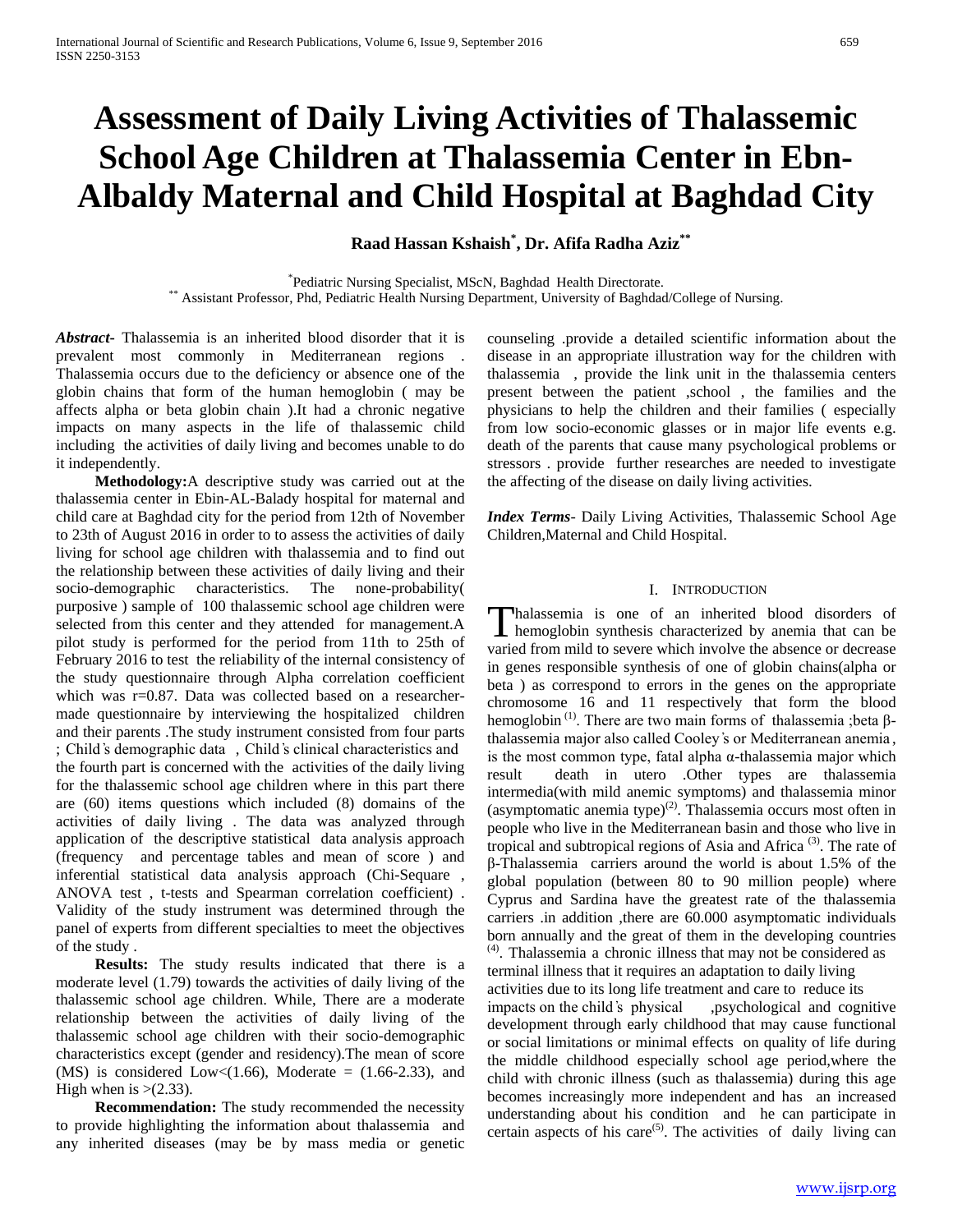be subdivided into ;personal activities of daily living which associated with basic self –maintenance (such as eating ,showering ,toileting ,dressing …) and those activities it usually used to assess and anticipate the stages of growth and development in children. Other activities as instrumental *Child's demographic data* activities of daily living that include domestic tasks that it often *2. Child ҆s clinical characteristics* the old patients like cooking ,cleaning ,shopping ,laundering ,and *children* access tasks like driving and mobile use . Specifically, the health professionals often use the ability to perform the Activities of Daily Living to measure the functional status (Berdian et al,2013). Moreover ,the activities of daily living are children ҆s ability to do things independently . but, the young children often need to help from adults to doing it with adequacy of performance in the functions of the movements or playing ,feeding, sleeping, showering, socialization and playing independently at home, school, community or work environments<sup>(6)</sup>.

#### II. METHODOLOGY

Objectives of the study

 1. To assess the daily living activities for the thalassemic school age children at the thalassemia center in Ibin-AL-Balady hospital for maternity and child care at Baghdad City.

 2. To find out the relationships between the school age children who have thalassemia and their demographic characteristics of age, gender, residency and studying in the school.

 **Design of the study:**A descriptive study was conducted on hospitalized school age children who have thalassemia at The Thalassemia Center of Ibn-Albalady Hospital for Maternal and Child Care in Baghdad city to assess their daily living activities during the period (12th of November to 23thof 3 August 2016).

**Setting of the study:**This study conducted at the thalassemia center of the Ebin-Abalady Hospital for maternal and child care in Baghdad city. This center was established at 1983 as a first specialized center in the Iraq and Arabic region to provide the specific health services for few patients from Baghdad city and other governorates .These services provided to the patients freely and it included ; blood transfusions , and receiving drugs for iron chelation therapy such as desfral or deferiprone.Recently ,this center has (1632) registered patients including of them (1032)major thalassemia, (476) minor thalassemia, and(124) sickle cell anemia from all age groups (due to latest statistics from this center until 3 January of 2015).

 **Sample of the study:**A none–probability(purposive) sample of 100 thalassemic school age children who had hospitalized for management and registered in the thalassemia center of the Ebn-Albalady hospital for maternity and child care in Baghdad city.

**Study instrument:** A questionnaire consisted of three parts and covering sheet that included statements to introduce the investigator and the purpose of the study which includes the followings parts:

use to measure or evaluate the disabilities or the dependency of *Activities of the daily living for the thalassemic school age* 

 **Validity and Reliability**: The content validity of the instrument was established through a panel of (15) experts, the reliability of the items were based on the internal consistency of the questionnaire was assessed by calculating Cronbach s' Alpha which as  $= 0.87$ .

 **Statistical analysis**: The statistical data analysis approach by using (SPSS-ver.20) is used in order to analyze the data of the study. A descriptive statistical data analysis approach used to describe the study variables : Frequencies, percentages and mean of score; and inferential statistical data analysis approach: used by application of the Chi-square test.

#### III. RESULTS

#### **Table 1: Distribution of the children according to their demographic Characteristics**

| No.          | <b>Characteristics</b> | F               | $\frac{0}{0}$     |                   |
|--------------|------------------------|-----------------|-------------------|-------------------|
| $\mathbf{1}$ | Gender:<br>Male        |                 | 54                | 54                |
|              |                        | <b>Female</b>   | 46                | 46                |
|              |                        | <b>Total</b>    | <i><b>100</b></i> | <i><b>100</b></i> |
| $\mathbf{2}$ | Age group:             | $6 - 9$ years   | 39                | 39                |
|              |                        | $10 - 13$ years | 34                | 34                |
|              |                        | <b>Total</b>    | <i><b>100</b></i> | <i><b>100</b></i> |
| 5            | <b>Residence:</b>      | Urban           | 74                | 74                |
|              |                        | <b>Rural</b>    | 26                | 26                |
|              |                        | <b>Total</b>    | <i><b>100</b></i> | <i><b>100</b></i> |
| 6            | <b>Continuous</b>      | Yes             | 71                | 71                |
|              | <b>Studying</b><br>in  | N <sub>0</sub>  | 29                | 29                |
|              | the school:            | <b>T</b> otal   | <i><b>100</b></i> | <i><b>100</b></i> |
| 8            | School                 | Yes             | 67                | 33                |
|              | absenteeism            | N <sub>0</sub>  | 33                | 67                |

 This table shows that more than half of the children was male (54%) with age group of 10 - 11 years old (39%). 74% of children are resident in urban area that are continuous in their school, 61% of them are pretend the school continuously with absenteeism in their school (67%).

**Table 2: Distribution of the clinical Characteristics which Displayed among School-age Children with Thalassemia**

| No. | <b>Characteristics</b> |                |     | $\frac{0}{0}$ |
|-----|------------------------|----------------|-----|---------------|
|     |                        | $0 - 6$ months | ے ت |               |
|     | Age of onset:          | $7-12$ month   | 41  |               |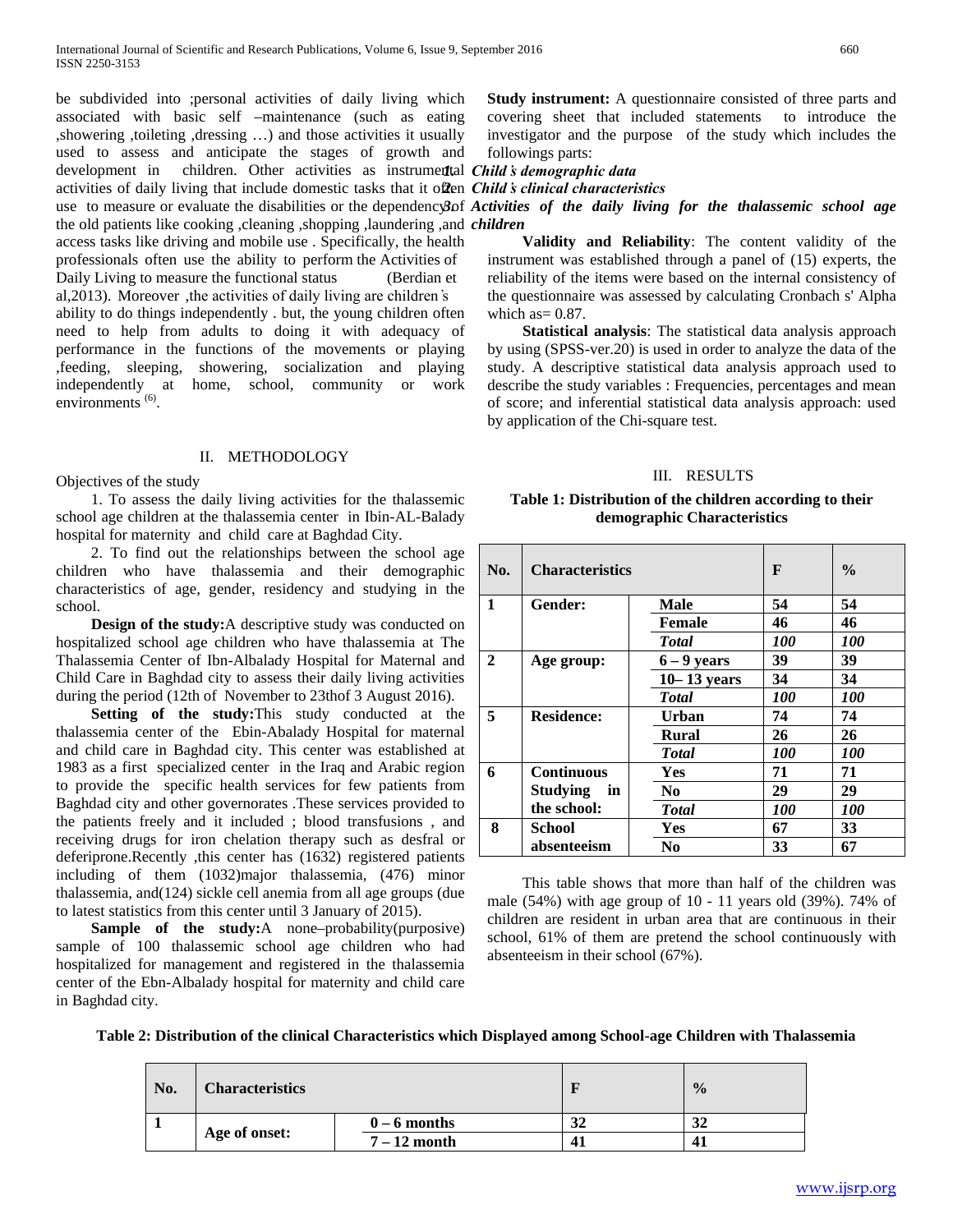|                |                                  | $13 - 24$ month          | 22  | 22         |
|----------------|----------------------------------|--------------------------|-----|------------|
|                |                                  | 25 and more              | 5   | 5          |
|                |                                  | <b>Total</b>             | 100 | <b>100</b> |
| $\overline{2}$ |                                  | No need                  | 7   | 39         |
|                | <b>Number</b><br>of              | <b>Every two weeks</b>   | 19  | 19         |
|                | transfusion:                     | <b>Every three weeks</b> | 61  | 61         |
|                |                                  | <b>Monthly</b>           | 13  | 13         |
|                |                                  | <b>Total</b>             | 100 | 100        |
| 3              |                                  | Yes                      | 67  | 37         |
|                | <b>Regular</b><br><b>Iron</b>    | N <sub>0</sub>           | 33  | 63         |
|                | chelation therapy                | <b>Total</b>             | 100 | 100        |
| 4              |                                  | $4 - 6$ mg/dl            | 42  | 42         |
|                | <b>Level</b><br>of               | 7-9 mg/dl                | 52  | 52         |
|                | hemoglobin:                      | $10 - 11$ mg/dl          | 6   | 6          |
|                |                                  | <b>Total</b>             | 100 | 100        |
| 5              |                                  | $1000 - 3000$ mg/dl      | 31  | 31         |
|                | Level of ferritin:               | $3100 - 5000$ mg/dl      | 55  | 55         |
|                |                                  | $5100 - 7000$ mg/dl      | 14  | 14         |
|                |                                  | <b>Total</b>             | 100 | 100        |
| 6              |                                  | Yes                      | 43  | 43         |
|                | <b>Respiratory</b><br>infection: | N <sub>0</sub>           | 57  | 57         |
|                |                                  | <b>Total</b>             | 100 | 100        |
| $\overline{7}$ |                                  | Yes                      | 38  | 38         |
|                | Chest pain:                      | N <sub>0</sub>           | 62  | 62         |
|                |                                  | <b>Total</b>             | 100 | 100        |
| 8              |                                  | Yes                      | 71  | 71         |
|                | Joint pain:                      | N <sub>0</sub>           | 29  | 29         |
|                |                                  | <b>Total</b>             | 100 | 100        |
| 9              |                                  | Yes                      | 37  | 37         |
|                | Jaundice:                        | N <sub>0</sub>           | 63  | 63         |
|                |                                  | <b>Total</b>             | 100 | 100        |
| 10             |                                  | Yes                      | 75  | 75         |
|                | <b>Paleness:</b>                 | N <sub>0</sub>           | 25  | 25         |
|                |                                  | <b>Total</b>             | 100 | 100        |
| 11             |                                  | Yes                      | 55  | 55         |
|                | <b>Cyanosis:</b>                 | N <sub>0</sub>           | 45  | 45         |
|                |                                  | <b>Total</b>             | 100 | <b>100</b> |
| 12             | Generalized                      | Yes                      | 76  | 76         |
|                | fatigue:                         | No                       | 24  | 24         |
|                |                                  | <b>Total</b>             | 100 | 100        |
| 13             |                                  | Yes                      | 55  | 55         |
|                | Anorexia:                        | No.                      | 45  | 45         |
|                |                                  | <b>Total</b>             | 100 | 100        |
| 14             | <b>Urinary</b><br>tract          | Yes                      | 45  | 45         |
|                | infection:                       | No.                      | 55  | 55         |
|                |                                  | <b>Total</b>             | 100 | 100        |
| 15             |                                  | Yes                      | 41  | 41         |
|                | Dwarfism:                        | No.                      | 59  | 59         |
|                |                                  | <b>Total</b>             | 100 | 100        |
| 16             | Hepato-                          | Yes                      | 27  | 27         |
|                | splenomegaly:                    | No.                      | 73  | 73         |
|                |                                  | <b>Total</b>             | 100 | 100        |
| 17             | Cardiac                          | Yes                      | 29  | 29         |
|                | disorders:                       | No.                      | 71  | 71         |
|                |                                  | <b>Total</b>             | 100 | 100        |
| 18             | Skin problems:                   | Yes                      | 46  | 46         |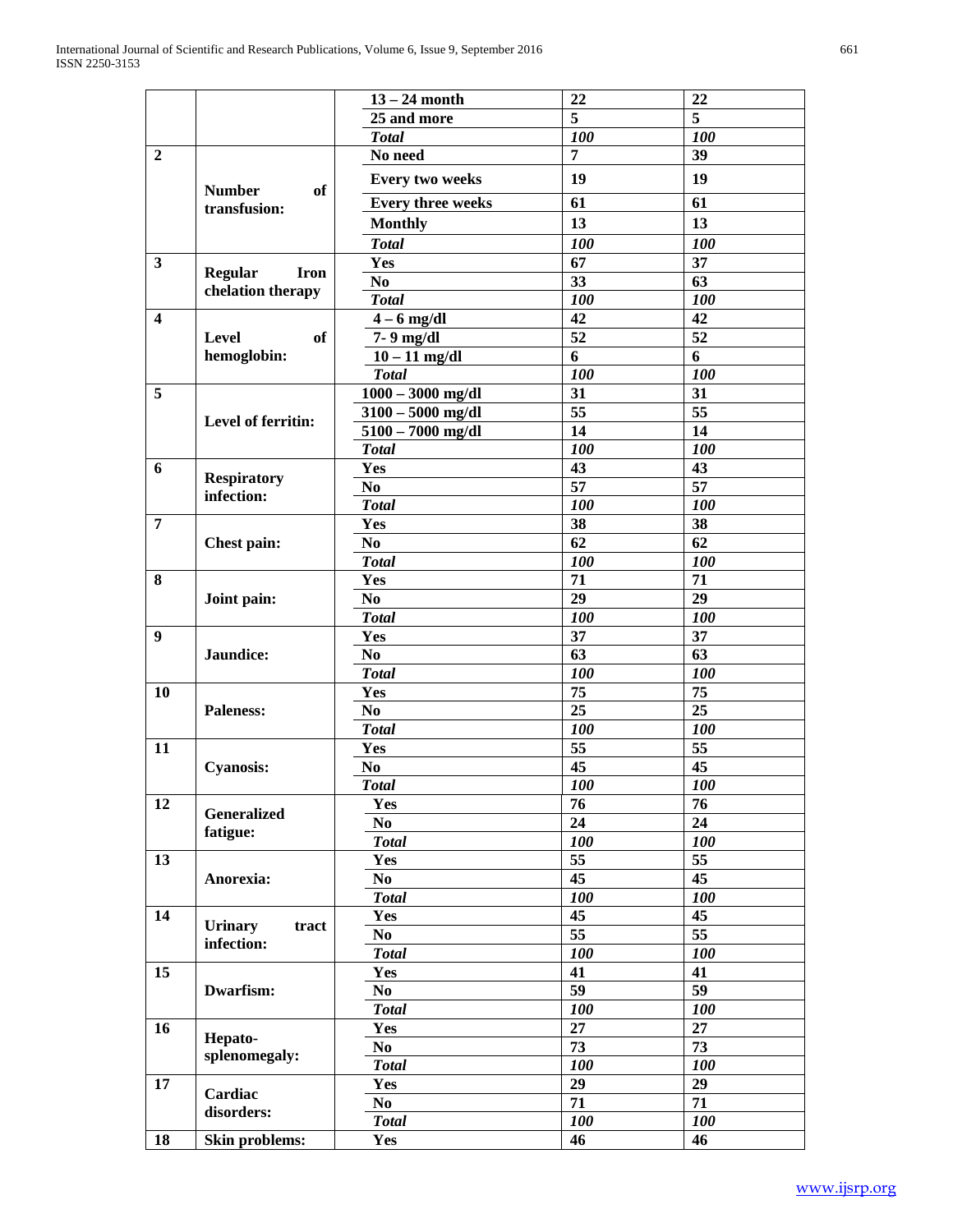|  | nta | $\sim$<br>''' | $\mathbf{A}$<br>UU. |
|--|-----|---------------|---------------------|
|  |     |               |                     |

# *No: Number, F: Frequency, %: Percentage*

 The clinical characteristics for children in this table reveals that thalassemia appear with age of onset  $7 - 12$  months (41%). The number of blood transfusion was every three weeks (61%). The level of hemoglobin refers to  $6 - 9$  mg/dl for (52%) of children while fertilin level was  $\geq$ 1300 ng/dl for (55%) of them. Major (58%)of them have complications. Regarding chronic disease, the results shows that less than half of children having respiratory infection (43%), 38% having chest pain, 71% having joint pain, 37% having jaundice, 75% having paleness, 55% having cyanosis, 76% having generalized fatigue, 55% having anorexia, 45% having urinary tract infection, 41% having dwarfism, 27% having Hepato-splenomegaly, 29% having cardiac disorders, and 46% having skin problems.

| List             | <b>Items</b>                                                 | <b>Alway</b><br>S | <b>Sometim</b><br><b>es</b> | <b>Neve</b><br>r | <b>MS</b> | RS                 | Ass.             |
|------------------|--------------------------------------------------------------|-------------------|-----------------------------|------------------|-----------|--------------------|------------------|
| $\mathbf{1}$     | <b>Clothing</b>                                              | F%                | F%                          | F%               |           |                    |                  |
| 1.1              | I wear my clothes difficultly                                | 9                 | 68                          | 23               | 1.86      | 62.0               | L.S              |
| 2.1              | I need to help from other<br>whenever I need to clothing     | 5                 | 40                          | 55               | 1.50      | 50.0               | L.S              |
| 3.1              | I keep and arrange my clothes<br>difficulty                  | 9                 | 61                          | 30               | 1.79      | 59.6               | L.S              |
| 4.1              | I need to help from other to keep<br>and arrange my clothes  | 9                 | 37                          | 54               | 1.55      | 51.6               | $\overline{L.S}$ |
| 5.1              | I have difficulties to care my<br>general appearance         | 16                | 70                          | 14               | 2.02      | 67.3               | M.S              |
| 6.1              | I need to help from other to care<br>my general appearance   | 16                | 27                          | 57               | 1.59      | 53.0               | L.S              |
| 2 <sup>1</sup>   | <b>Transferring (motor activities)</b>                       |                   |                             |                  |           |                    |                  |
| 1.2              | I walk alone difficultly                                     | 12                | 63                          | 25               | 1.87      | 62.33              | L.S              |
| $\overline{2.2}$ | I run alone difficultly                                      | 21                | 55                          | 24               | 1.97      | 65.66              | L.S              |
| 3.2              | I lift the heavy things difficultly                          | 14                | 64                          | 22               | 1.92      | 64.0               | L.S              |
| $\overline{4.2}$ | I have difficulties to up staring                            | 16                | $\overline{58}$             | 26               | 1.90      | 63.33              | $\overline{L.S}$ |
| 5.2              | I have difficulties to going to<br>school                    | 18                | 58                          | 24               | 1.94      | 64.66              | L.S              |
| 6.2              | I have fatigue and generalized<br>weakness with any work     | 33                | 50                          | 17               | 2.16      | 72.0               | M.S              |
| 7.2              | I feel bodily weakness                                       | $\overline{35}$   | 47                          | 18               | 2.17      | 72.33              | M.S              |
| 8.2              | I need to help from other to<br>perform the sport activities | 33                | 41                          | 26               | 2.15      | 71.66              | M.S              |
| 3 <sup>1</sup>   | <b>School activities</b>                                     |                   |                             |                  |           |                    |                  |
| $\overline{1.3}$ | I have school absenteeism                                    | 22                | 51                          | 27               | 1.95      | 65.0               | L.S              |
| $\overline{2.3}$ | I perform my school home-work<br>difficultly                 | 24                | 53                          | 23               | 2.01      | 67.0               | M.S              |
| 3.3              | I feel that my attention is<br>dropping during the lesson    | 26                | 55                          | 19               | 2.07      | 69.0               | M.S              |
| 4.3              | I have difficulties to understand<br>my lessons              | 21                | 46                          | 33               | 1.88      | 62.66              | L.S              |
| $\overline{5.3}$ | I have difficulties to go to the<br>school-picnics           | $\overline{11}$   | $\overline{56}$             | $\overline{33}$  | 1.78      | $\overline{59.33}$ | $\overline{L.S}$ |

# **Table 3: Assessment of the activities of daily living for school age children with thalassemia (N=100)**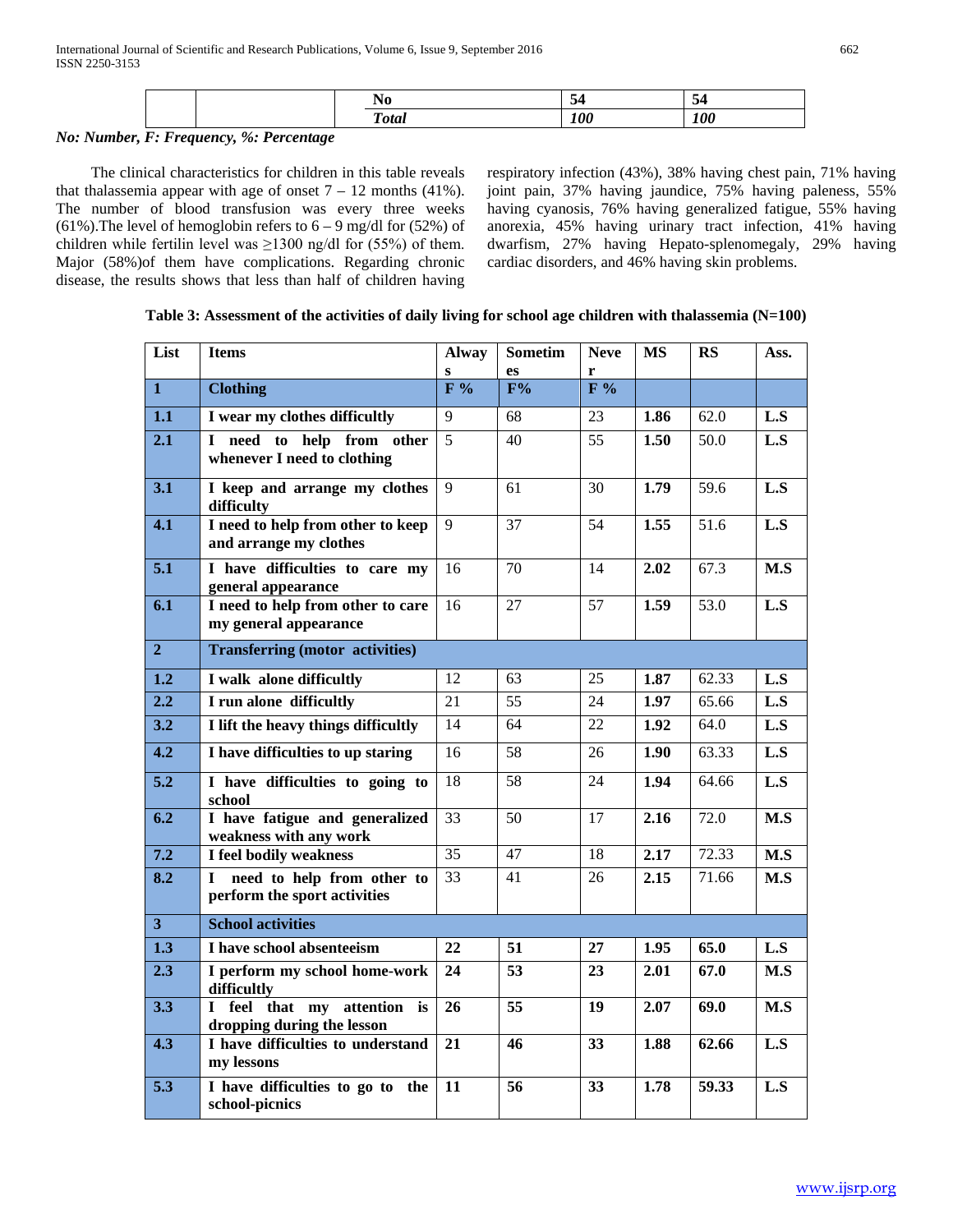| 6.3                     | I have difficulties to coping in<br>school and other pupils                                                             | 21               | 52       | 27       | 1.94         | 64.66          | L.S        |
|-------------------------|-------------------------------------------------------------------------------------------------------------------------|------------------|----------|----------|--------------|----------------|------------|
| 7.3                     | $\mathbf{I}$<br>difficulties<br>have<br>in<br>understanding<br>school<br>my<br>administration about my health<br>status | 34               | 38       | 28       | 2.06         | 68.66          | M.S        |
| 8.3                     | I have low grades in<br>school-<br>examinations                                                                         | 32               | 48       | 20       | 2.12         | 70.66          | M.S        |
| $\overline{\mathbf{4}}$ | play and hobbies                                                                                                        |                  |          |          |              |                |            |
| 1.4                     | I have difficulties in playing with<br>other kids                                                                       | 17               | 52       | 31       | 1.86         | 62.0           | L.S        |
| 2.4                     | I have difficulties in playing<br>which it needs a lot of energy                                                        | 12               | 56       | 32       | 1.80         | 60.0           | L.S        |
| 3.4                     | I have difficulties to play with<br>my the favorite hobbies                                                             | 14               | 51       | 35       | 1.79         | 59.66          | L.S        |
| 4.4                     | I like to play with sister\brother<br>only                                                                              | 14               | 55       | 31       | 1.83         | 61.0           | L.S        |
| 5.4                     | I like to find other hobbies that<br>it doesn't need a lot of energy                                                    | 23               | 47       | 30       | 1.93         | 64.33          | L.S        |
| 5 <sup>1</sup>          | personal hygiene                                                                                                        |                  |          |          |              |                |            |
| 1.5                     | I have difficulties in taking bath<br>or shower by my self                                                              | 19               | 65       | 16       | 1.83         | 61.0           | L.S        |
| 2.5                     | I need to help by others<br>in<br>taking bath or shower by my self                                                      | 15               | 53       | 32       | 1.73         | 57.66          | L.S        |
| 3.5                     | I have difficulties in drying and<br>dressing my body and hair                                                          | 12               | 64       | 24       | 1.68         | 56.0           | L.S        |
| 4.5                     | I need to help by others in<br>drying and dressing my body                                                              | 14               | 55       | 31       | 1.83         | 61.0           | L.S        |
| 5.5                     | I have difficulties in preparing<br>my hair style                                                                       | 11               | 69       | 20       | 1.71         | 57.0           | L.S        |
| 6.5                     | I need to help by others in<br>preparing my hair style                                                                  | 8                | 54       | 38       | 1.70         | 56.66          | L.S        |
| 7.5                     | have difficulties in toilet<br>$\mathbf{I}$<br>training alone                                                           | $\boldsymbol{9}$ | 81<br>80 | 10<br>12 | 1.59         | 53.0           | L.S<br>L.S |
| 8.5<br>9.5              | I need to help by others in toilet<br>training<br>I have difficulties in fingernails                                    | 8<br>15          | 55       | 30       | 1.58<br>1.72 | 52.66<br>57.33 | L.S        |
| 10.5                    | care alone<br>I need to help by others in                                                                               |                  | 57       | 32       | 1.69         | 56.33          |            |
|                         | fingernails care                                                                                                        | 11               |          |          |              |                | L.S        |
| 11.5                    | I have difficulties in brushing<br>teeth                                                                                | $\boldsymbol{9}$ | 68       | 23       | 1.66         | 55.33          | L.S        |
| 12.5                    | I need to help by others in<br>brushing teeth                                                                           | 13               | 57       | 30       | 1.73         | 57.66          | L.S        |
| 6                       | <b>Eating and drinking</b>                                                                                              |                  |          |          |              |                |            |
| 1.6                     | I have difficulties eating and<br>drinking alone                                                                        | 8                | 32       | 60       | 1.48         | 49.33          | L.S        |
| 2.6                     | I need to help by others to eating<br>and drinking                                                                      | $\tau$           | 41       | 52       | 1.55         | 51.66          | L.S        |
| $\overline{7}$          | <b>Sleeping</b>                                                                                                         |                  |          |          |              |                |            |
| 1.7                     | $\overline{I}$ go to bed regularly                                                                                      | 16               | 61       | 23       | 1.73         | 57.66          | L.S        |
| 2.7                     | I have difficulties in sleeping                                                                                         | 13               | 51       | 36       | 1.77         | 59.0           | L.S        |
| 3.7                     | I wake up through sleep                                                                                                 | <b>10</b>        | 52       | 38       | 1.72         | 57.33          | L.S        |
| 4.7                     | I use drugs during sleeping                                                                                             | $\overline{7}$   | 36       | 57       | 1.50         | 50.0           | L.S        |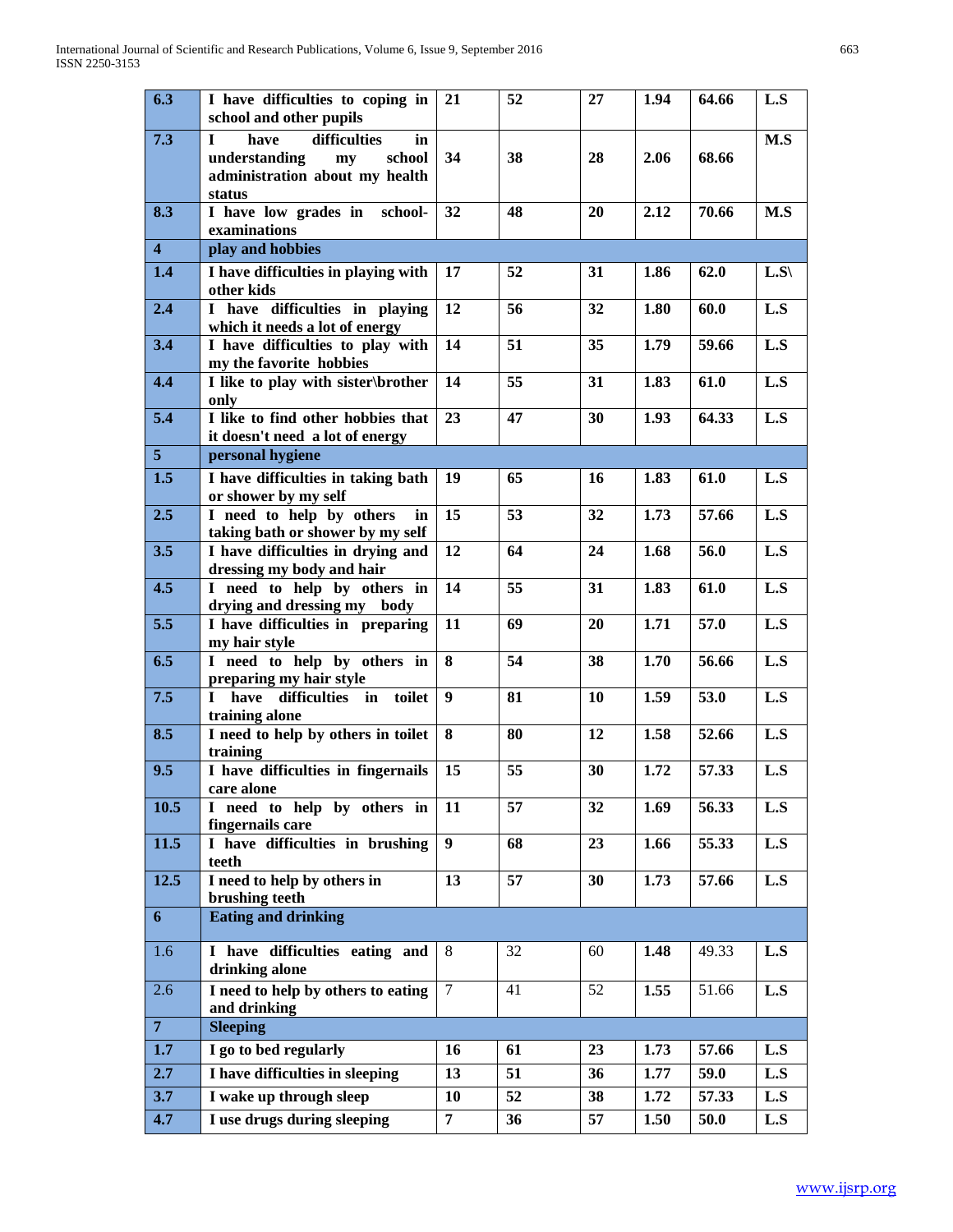| $\overline{\mathbf{8}}$ | <b>Social communication</b>                                            |     |      |      |      |       |     |
|-------------------------|------------------------------------------------------------------------|-----|------|------|------|-------|-----|
| 1.8                     | I have good relationships with<br>my family only                       | 14  | 47   | 39   | 1.75 | 58.33 | L.S |
| 2.8                     | I like the isolation and to be<br>alone                                | 13  | 47   | 40   | 1.73 | 57.66 | L.S |
| 3.8                     | afraid<br>from<br>social<br>L<br>any<br>communications with others     | 16  | 49   | 35   | 1.81 | 60.33 | L.S |
| 4.8                     | I have compassion with others                                          | 15  | 38   | 47   | 1.68 | 56.0  | L.S |
| 5.8                     | I have difficulties in participating<br>the social<br><b>Occasions</b> | 18  | 51   | 31   | 1.87 | 62.33 | L.S |
| 6.8                     | I like to talk about my self                                           | 11  | 35   | 54   | 1.57 | 52.33 | L.S |
| 7.8                     | I have few friends                                                     | 17  | 47   | 36   | 1.81 | 60.33 | L.S |
| <b>Total</b>            |                                                                        | 858 | 2570 | 1972 | 1.79 | 59.66 | L.S |

|  |  |  |  |  |  |  | Mean of Score (MS) = Low Less than $(1.66)$ , Moderate = $(1.66{\text -}2.33)$ , High= More than $(2.33)$ . |  |
|--|--|--|--|--|--|--|-------------------------------------------------------------------------------------------------------------|--|
|--|--|--|--|--|--|--|-------------------------------------------------------------------------------------------------------------|--|

 This table demonstrated the total mean of score for school age child indicate that there is moderate level (1.79) towards the activities of daily living of the thalassemia.

|  |  |  |  | Table 4: Analysis of Variance for Daily Living Activities with Child's Age group (N=100) |
|--|--|--|--|------------------------------------------------------------------------------------------|
|--|--|--|--|------------------------------------------------------------------------------------------|

| <b>ADL</b>                              | of<br><b>Sources</b><br><b>Variance</b>                           | <b>of</b><br><b>Sum</b><br><b>Square</b> | df                         | <b>Mean</b><br><b>Square</b> | $\mathbf{F}$ | $P \leq 0.05$ |
|-----------------------------------------|-------------------------------------------------------------------|------------------------------------------|----------------------------|------------------------------|--------------|---------------|
| <b>Clothing</b>                         | <b>Between</b><br>Group<br><b>Within</b><br>Group<br><b>Total</b> | 0.446<br>382.944<br>383.390              | $\overline{2}$<br>97<br>99 | 0.223<br>3.948               | 0.057        | 0.745         |
| <b>Transferring</b><br>(Motor)          | <b>Between</b><br>Group<br><b>Within</b><br>Group<br><b>Total</b> | 6.319<br>827.041<br>833.360              | $\overline{2}$<br>97<br>99 | 3.160<br>8.526               | 0.371        | 0.837         |
| <b>School</b>                           | <b>Between</b><br>Group<br>Within<br>Group<br><b>Total</b>        | 11.073<br>1162.317<br>1173.390           | $\overline{2}$<br>97<br>99 | 5.536<br>11.983              | 0.462        | 0.031         |
| <b>Play and hobbies</b>                 | <b>Between</b><br>Group<br><b>Within</b><br>Group<br><b>Total</b> | 0.508<br>498.082<br>498.590              | $\overline{2}$<br>97<br>99 | 0.254<br>5.135               | 0.049        | 0.752         |
| <b>Personal hygiene</b>                 | <b>Between</b><br>Group<br><b>Within</b><br>Group<br><b>Total</b> | 4.990<br>1538.800<br>1543.790            | $\overline{2}$<br>97<br>99 | 2.495<br>15.864              | 0.157        | 0.855         |
| <b>Eating</b><br>and<br><b>Drinking</b> | <b>Between</b><br>Group<br>Within<br>Group<br><b>Total</b>        | 1.971<br>306.589<br>308.560              | $\overline{2}$<br>97<br>99 | 0.986<br>3.161               | 0.312        | 0.038         |
| <b>Sleeping</b>                         | <b>Between</b>                                                    | 8.166                                    | $\overline{2}$             | 4.083                        | 2.250        | 0.011         |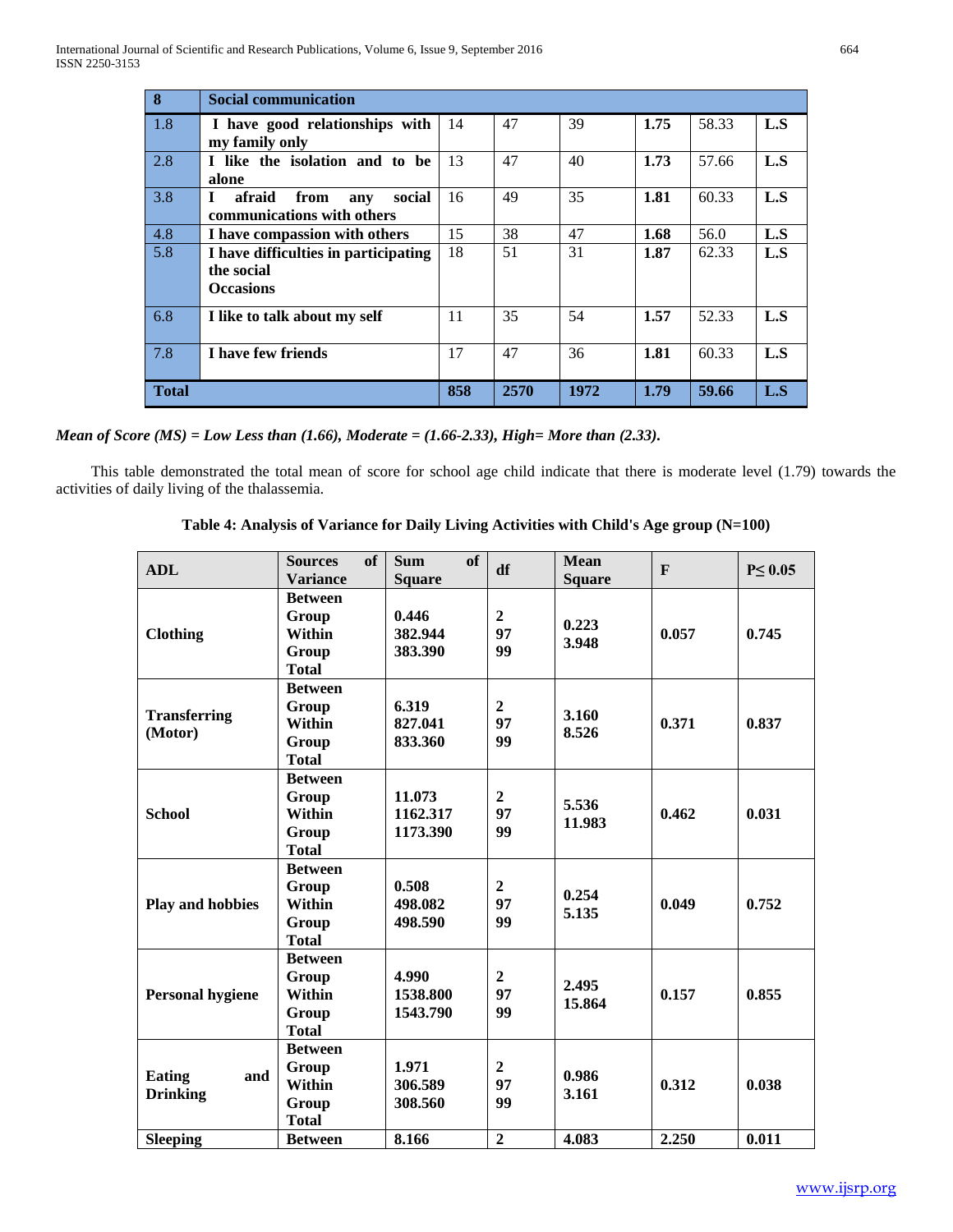|               | Group<br>Within<br>Group<br><b>Total</b>                   | 175.994<br>184.160                | 97<br>99                   | 1.814              |        |       |
|---------------|------------------------------------------------------------|-----------------------------------|----------------------------|--------------------|--------|-------|
| <b>Social</b> | <b>Between</b><br>Group<br>Within<br>Group<br><b>Total</b> | 41.538<br>759.622<br>801.160      | $\overline{2}$<br>97<br>99 | 20.769<br>7.831    | 2.352  | 0.076 |
| <b>Total</b>  | <b>Between</b><br>Group<br>Within<br>Group<br><b>Total</b> | 210.470<br>14581.570<br>14792.040 | $\overline{2}$<br>97<br>99 | 105.235<br>150.325 | 1.2300 | 0.049 |

*ADL: Activity of Daily Living, df: Degree of freedom, , P: Probability value p≤0.05.*

 This table indicates that there is a significant relationship between daily living activities and age group among children with thalassemia at p≤0.05.

| Table 5: Significant differences between Daily Living Activities with Child's Genders (N=100) |  |  |  |  |  |
|-----------------------------------------------------------------------------------------------|--|--|--|--|--|
|-----------------------------------------------------------------------------------------------|--|--|--|--|--|

| <b>Daily Living Activities</b> | <b>Gender</b> | M     | <b>SD</b> | T        | Df    | $p \le 0.05$ |
|--------------------------------|---------------|-------|-----------|----------|-------|--------------|
|                                | Male          | 10.26 | 1.793     | $-0.917$ | 98    | 0.362        |
| <b>Clothing</b>                | Female        | 10.37 | 2.174     | $-0.899$ | 4.637 | 0.371        |
| <b>Transferring (Motor)</b>    | Male          | 15.59 | 2.723     | 1.043    | 98    | 0.030        |
|                                | Female        | 16.65 | 3.027     | 1.028    | 3.743 | 0.037        |
| School                         | Male          | 15.52 | 3.033     | 0.605    | 98    | 0.547        |
|                                | Female        | 16.15 | 3.876     | 0.609    | 4.474 | 0.544        |
|                                | Male          | 9.43  | 2.043     | 0.625    | 98    | 0.533        |
| <b>Play and hobbies</b>        | Female        | 8.96  | 2.458     | 0.621    | 2.891 | 0.536        |
|                                | Male          | 20.61 | 4.118     | 0.457    | 98    | 0.649        |
| <b>Personal hygiene</b>        | Female        | 20.13 | 3.769     | 0.457    | 3.472 | 0.649        |
|                                | Male          | 6.22  | 1.690     | 0.149    | 98    | 0.882        |
| <b>Eating and Drinking</b>     | Female        | 6.00  | 1.862     | 0.150    | 1.329 | 0.881        |
|                                | Male          | 6.78  | 1.369     | $-0.171$ | 98    | 0.865        |
| <b>Sleeping</b>                | Female        | 6.65  | 1.370     | $-0.170$ | 3.624 | 0.866        |
| <b>Social</b>                  | Male          | 12.26 | 2.960     | 0.149    | 98    | 0.882        |
|                                | Female        | 12.17 | 2.735     | 0.150    | 2.329 | 0.059        |
|                                | Male          | 96.67 | 11.972    | $-0.171$ | 98    | 0.084        |
| <b>Total</b>                   | Female        | 97.09 | 12.642    | $-0.170$ | 3.624 | 0.008        |

*M: Mean, SD: Standard deviation, t: t-test, df: Degree of freedom, Sig: Significance, P: Probability value*

This table depicts that there is no significant relationship between daily living activities and child's gender at p≤0.05.

| Table 6: Significant differences between Daily Living Activities Child's Residence (N=100) |  |  |  |  |
|--------------------------------------------------------------------------------------------|--|--|--|--|
|--------------------------------------------------------------------------------------------|--|--|--|--|

| <b>Daily</b><br><b>Activities</b> | <b>Living</b> | <b>Residence</b> | M     | <b>SD</b> | T        | df     | Sig.  | $P \leq 0.05$ |
|-----------------------------------|---------------|------------------|-------|-----------|----------|--------|-------|---------------|
| <b>Clothing</b>                   |               | Urban            | 10.12 | 1.767     | $-1.628$ | 98     | 0.107 | N.S           |
|                                   | Rural         | 10.85            | 2.412 | $-1.405$  | 34.895   | 0.169  | N.S   |               |
| <b>Transferring</b>               |               | Urban            | 16.00 | 2.833     | $-0.463$ | 98     | 0.644 | N.S           |
| (Motor)                           |               | Rural            | 16.31 | 3.134     | $-0.441$ | 40.282 | 0.661 | N.S           |
| <b>School</b>                     | Urban         | 15.61            | 3.359 | $-0.989$  | 98       | 0.325  | N.S   |               |
|                                   | Rural         | 16.38            | 3.678 | $-0.947$  | 40.607   | 0.349  | N.S   |               |
| <b>Play and hobbies</b>           |               | Urban            | 9.03  | 2.120     | $-1.382$ | 98     | 0.170 | N.S           |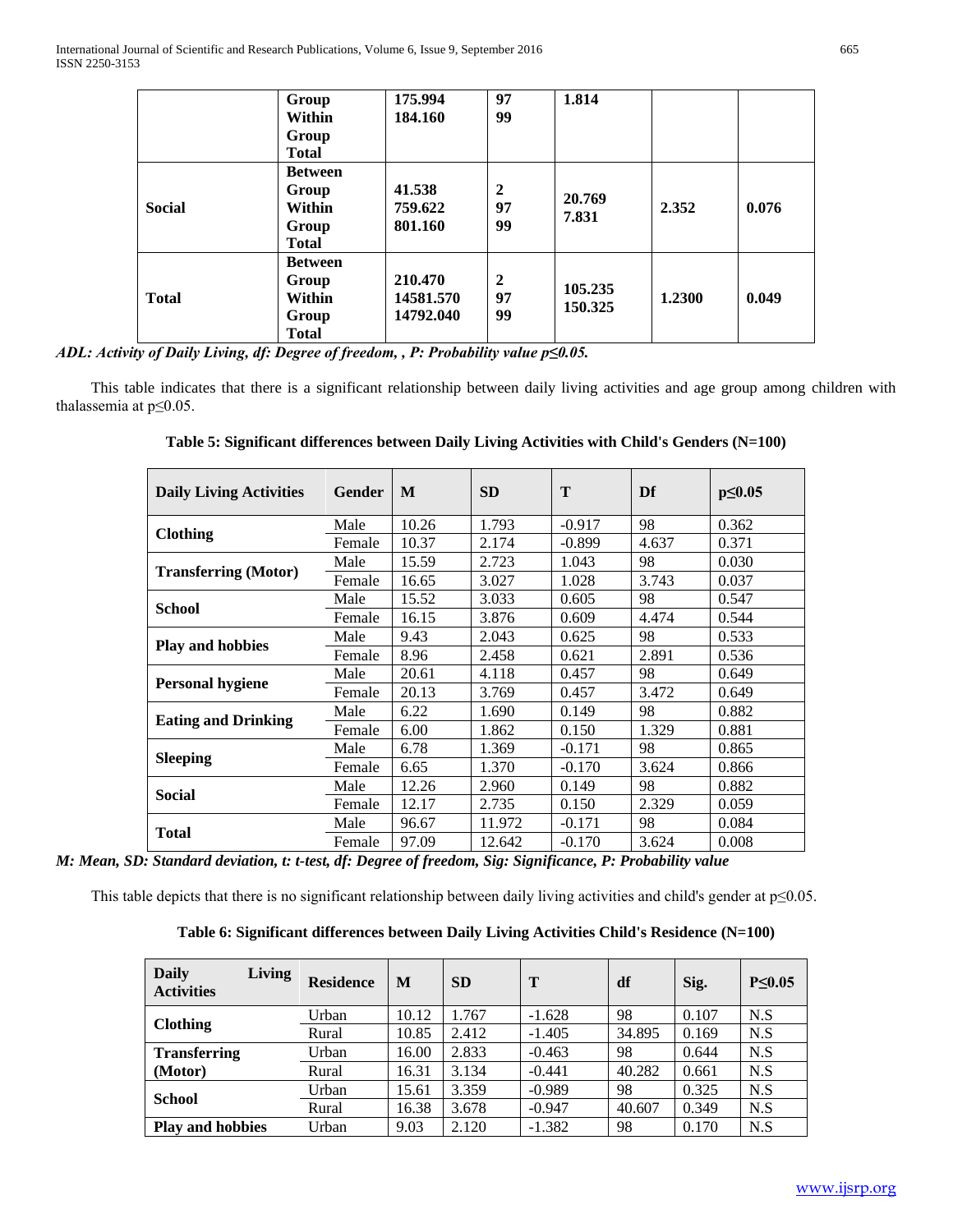|                            | Rural | 9.73  | 2.539  | $-1.267$ | 37.966 | 0.213 | N.S |
|----------------------------|-------|-------|--------|----------|--------|-------|-----|
| <b>Personal hygiene</b>    | Urban | 20.34 | 3.536  | $-0.222$ | 98     | 0.825 | N.S |
|                            | Rural | 20.54 | 5.022  | $-0.188$ | 34.112 | 0.852 | N.S |
| <b>Eating and Drinking</b> | Urban | 6.12  | 1.751  | 0.015    | 98     | 0.988 | N.S |
|                            | Rural | 6.12  | 1.840  | 0.015    | 41.989 | 0.988 | N.S |
| <b>Sleeping</b>            | Urban | 6.86  | 1.427  | 1.812    | 98     | 0.073 | N.S |
|                            | Rural | 6.31  | 1.087  | 2.063    | 57.254 | 0.044 | S   |
| <b>Social</b>              | Urban | 12.16 | 2.730  | $-0.341$ | 98     | 0.733 | N.S |
|                            | Rural | 12.38 | 3.201  | $-0.316$ | 38.549 | 0.754 | N.S |
| <b>Total</b>               | Urban | 96.24 | 10.466 | $-0.850$ | 98     | 0.397 | N.S |
|                            | Rural | 98.62 | 16.356 | $-0.691$ | 32.480 | 0.494 | N.S |

*M: Mean, SD: Standard deviation, t: t-test, df: Degree of freedom, Sig: Significance, P: Probability value, N.S: Not significant, S: Significant*

 This table shows that there is no significant relationship between daily living activity and child's residence except sleeping activities which is significantly related with children who are resident in rural area at p≤0.05 respectively.

**Table 7: Significant differences between Daily Living Activities with Child's Studying in the School (N=100)**

| <b>Daily Living Activities</b> | <b>Studying</b> | M     | <b>SD</b> | t       | df     | Sig.  | $P \leq 0.05$ |
|--------------------------------|-----------------|-------|-----------|---------|--------|-------|---------------|
|                                | Yes             | 10.37 | 2.106     | 0.445   | 98     | 0.657 | N.S           |
| <b>Clothing</b>                | N <sub>0</sub>  | 10.17 | 1.605     | 0.498   | 67.811 | 0.620 | N.S           |
| <b>Transferring (Motor)</b>    | Yes             | 16.01 | 2.935     | 0.354   | 98     | 0.724 | N.S           |
|                                | N <sub>0</sub>  | 16.24 | 2.862     | 0.358   | 53.292 | 0.722 | N.S           |
| <b>School</b>                  | Yes             | 15.65 | 3.506     | 0.735   | 98     | 0.464 | N.S           |
|                                | N <sub>0</sub>  | 16.21 | 3.310     | 0.753   | 54.922 | 0.455 | N.S           |
|                                | <b>Yes</b>      | 8.96  | 2.289     | 1.778   | 98     | 0.079 | N.S           |
| <b>Play and hobbies</b>        | N <sub>0</sub>  | 9.83  | 2.037     | 1.868   | 58.163 | 0.067 | N.S           |
|                                | Yes             | 20.35 | 3.727     | $-.149$ | 98     | 0.882 | N.S           |
| <b>Personal hygiene</b>        | N <sub>0</sub>  | 20.48 | 4.517     | $-.138$ | 44.364 | 0.891 | N.S           |
| <b>Eating and Drinking</b>     | Yes             | 6.20  | 1.825     | 0.682   | 98     | 0.497 | N.S           |
|                                | No              | 5.93  | 1.624     | 0.717   | 58.153 | 0.476 | N.S           |
|                                | Yes             | 6.75  | 1.381     | 0.302   | 98     | 0.763 | N.S           |
| <b>Sleeping</b>                | N <sub>0</sub>  | 6.66  | 1.344     | 0.306   | 53.386 | 0.761 | N.S           |
|                                | Yes             | 12.37 | 3.030     | 0.803   | 98     | 0.424 | N.S           |
| <b>Social</b>                  | N <sub>0</sub>  | 11.86 | 2.341     | 0.894   | 66.890 | 0.375 | N.S           |
| <b>Total</b>                   | Yes             | 96.65 | 12.778    | 0.270   | 98     | 0.788 | N.S           |
|                                | N <sub>0</sub>  | 97.38 | 10.939    | 0.289   | 60.402 | 0.774 | N.S           |

*M: Mean, SD: Standard deviation, t: t-test, df: Degree of freedom, Sig: Significance, P: Probability value, N.S: Not significant*

 This table reveals that no significant relationship has reported between daily living activities and children studying in the school at  $p \leq 0.05$ .

# IV. DISCUSSION

 **Part I: Discussion of Socio-demographic Characteristics**  of the thalassemic school age children of **participants**

 Results indicate that more than half of the current study sample were male (54%).This agree with the study done by (Dakhakhny , et al , 2011) a study about (Quality of life of school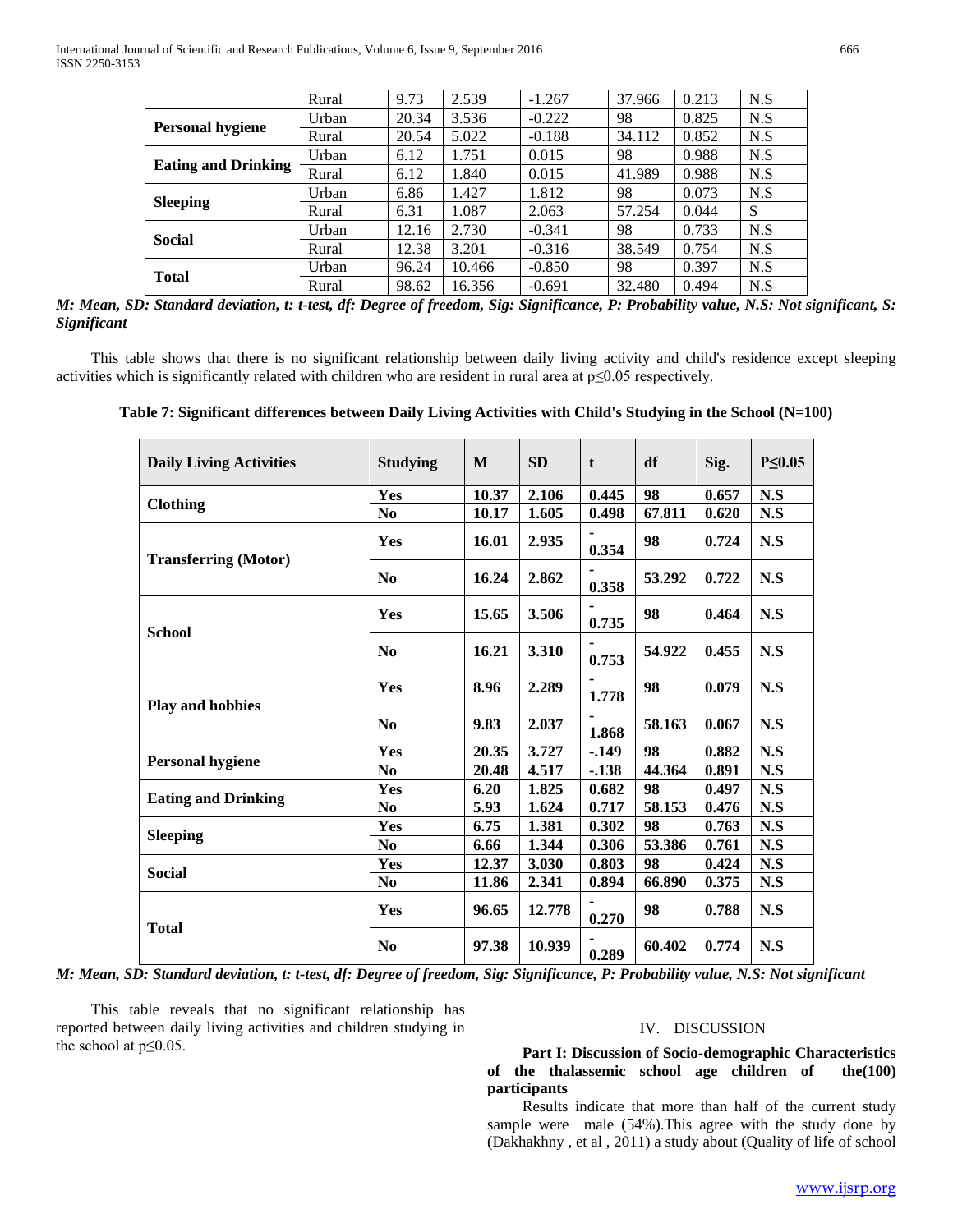age thalassemia children at Zagazig ,Egypt) which reported that the majority of them were males  $(56\%)^{(8)}$ .

 The present study found that the major of them (39%) aged between (10-11) years old for both sexes .This finding agree with the results of the study done by (Wahuni et al ,2011) a study which about ( Quality of life assessment of children with thalassemia at the north Sumatra in Indonesia ). It mentioned that the mean age in both sexes was 10.5 years and most commonly in boys  $(67.8\%)^{(9)}$ .

 The current study found that more than three quarters of the studied sample were urban (74%) .This finding is consistent in line with the results of the (Gharaibeh et al , 2009) a study about ( The psychological burden of patients with beta thalassemia major in Syria ) which it revealed that most of them were from urban origin $(72\%)^{(10)}$ .

 The current study shown that the most commonly of them had school absenteeism (61%) .this finding agree with the results of the Qadir & Hussein ,(2012) a study which about (effectiveness of an educational health programme on mothers` knowledge and practices of thalassemic children receive desferal therapy in Howler thalassemia center\ Erbil city) which it revealed that the most (58%)of them have school absenteeism more than 2 days per week $^{(10)}$ .

# **Pare II: Discussionof the clinical Characteristics which Displayed among School-age Children with Thalassemia**

 The present study shows that the age of the disease onset between the 7th month – 1st year of age was (41%) . this finding agree with the results of the study done by the Caocci et al. (2012) whose they studied (Health related quality of life in middle eastern children with beta thalassemia ). it stated that the median age (range) for disease when diagnosed was 8th months of life  $(10)$ .

 In another study which done by the Dattaet al. (2011) a study which about ( quality of life of school age thalassemic children at Zagazig city). It revealed that the majority of the children were diagnosed as thalassemia major by the first year of life.In the other hand , the finding of the current study contrasts the results of the (Ghazanfari et al ,2011) a study which it studied the (Quality of life assessment of children with thalassemia in the north Sumatra in Indonesia) where it revealed that more than half of the children diagnosed at  $\geq$  2years of age. The present study showed that the number ofblood transfusion per month was (81%) every 3 weeks (61%) and the majority of them are receiving iron- chelation therapy (67%) .This finding is in consistent with the result of the Ayoub et al.(2013) a study about ( quality of life among children with beta thalassemia major treated in western Saudi Arabia ) where It found that the frequency of blood transfusion of the children with thalassemia major every 3 weeks was (84.8%) and major of them on iron chelation (87%). Thefinding of the current study showed that the majority of the transfusions and iron chelatio were routinely performed(81%) and (68%)respectively .This finding supported by the results of the Wahuni et al.(2011) whose studied the (Quality of life assessment of children with thalassemia in the north Sumatra in Indonesia) . It stated that the majority of transfusions (91%)were routinely transfusions while the iron chelation was 2 thirds (78%) of them. The present study found that majority of Hemoglobin (Hb) levels for latest records (52%) are between  $6g/dl - 9g/dl$ , while the majority of Iron levels for latest record (normal range 7-15 ng/ml)(Ferritin tests) are between 1300neq/dl – 5000neq/dl(55%) .This finding supported by the study of the Cocci et al.(2012) a study which about (health related quality of life in middle eastern children with beta thalassemia ).it mentioned that more than half of them had hemoglobin level (Hb)  $\geq$ 7 g/dl and  $\leq$  9 g/dl, and 2 thirds approximately of them had ferritin test≥1300 ng/ml . A serum ferritin level above 2500 ng/ml is associated with cardiovascular diseases and mortality (Borgna et al. 2004) this indicate the need for regular transfusions to maintain these values in acceptable results to improve their physical and psychological status .the present study showed that the majority (58%) of thalassemic children suffer from complications due to the disease and its treatment<sup>(11)</sup> (12) (13) 914).

### **Part III: Discussion of the assessment of the daily living activities of school age children with thalassemia**

 Study results reveals that all the domains of the activities of daily living ( clothing , transferring ,school activities , play and hobbies , personal hygiene ,eating and drinking ,sleeping and social communication) which distributed on three levels of the scales ( always ,sometimes and never) are affected moderately (total mean of score  $=1.79$ ) toward the school age children with thalassemia. This finding supported by the results of the study done by Fan (2008)which studied the (self-care behaviors of school-age children with heart disease ) who found that the total levels of three subscales of self-care behaviors of school-age children with heart disease were in moderate level , the child during this age become more cognitive and responsible for selfcare and thus , they achieve success and interest in and able to do it for their own health condition in moderate level of self-care behaviors. The thalassemic children although are physically affected ,they have normal intellectual development . thus ,the activities of their caring within age appropriate development are within normal and they can do it where thalassemia is considered as chronic illness and the thalassemic children must life their live with this disease familiarly in flexibletreatment process .

 Concerning the clothing activities , the findings of the present study shown that more than half percent of the scales of these domains are sometimes (as in children`s wearing clothes a lonely have sometimes (68%) , keeping and arranging clothes difficulty have sometimes (61%) effect , caring the general appearance have sometimes (70%) effect ) , while the rest have over half percent are never ( as in wearing clothes with help have never (55%) effect ,keeping and arranging clothes with help have never (54%) effect , and caring the general appearance with help have never (57%) . This agree with the results of the Van-Hoof et al.( 2009) as a quantitative study about (How do adolescents with chronic fatigue syndrome perceive their social environment). It found that the majority of the children have difficulties and need help in clothing and to care the general appearance due to their health conditions.

 Regarding the transferring activities, the findings of the present study shown ; that the walking have 63% sometimes affect children , the running have (55%) sometimes affect , lifting the heavy things have (64%) sometimes effect , the ability to have the up-stair have 58% , going to school have (58%) affect ,fatigue and generalized weakness have (50%) affect , bodily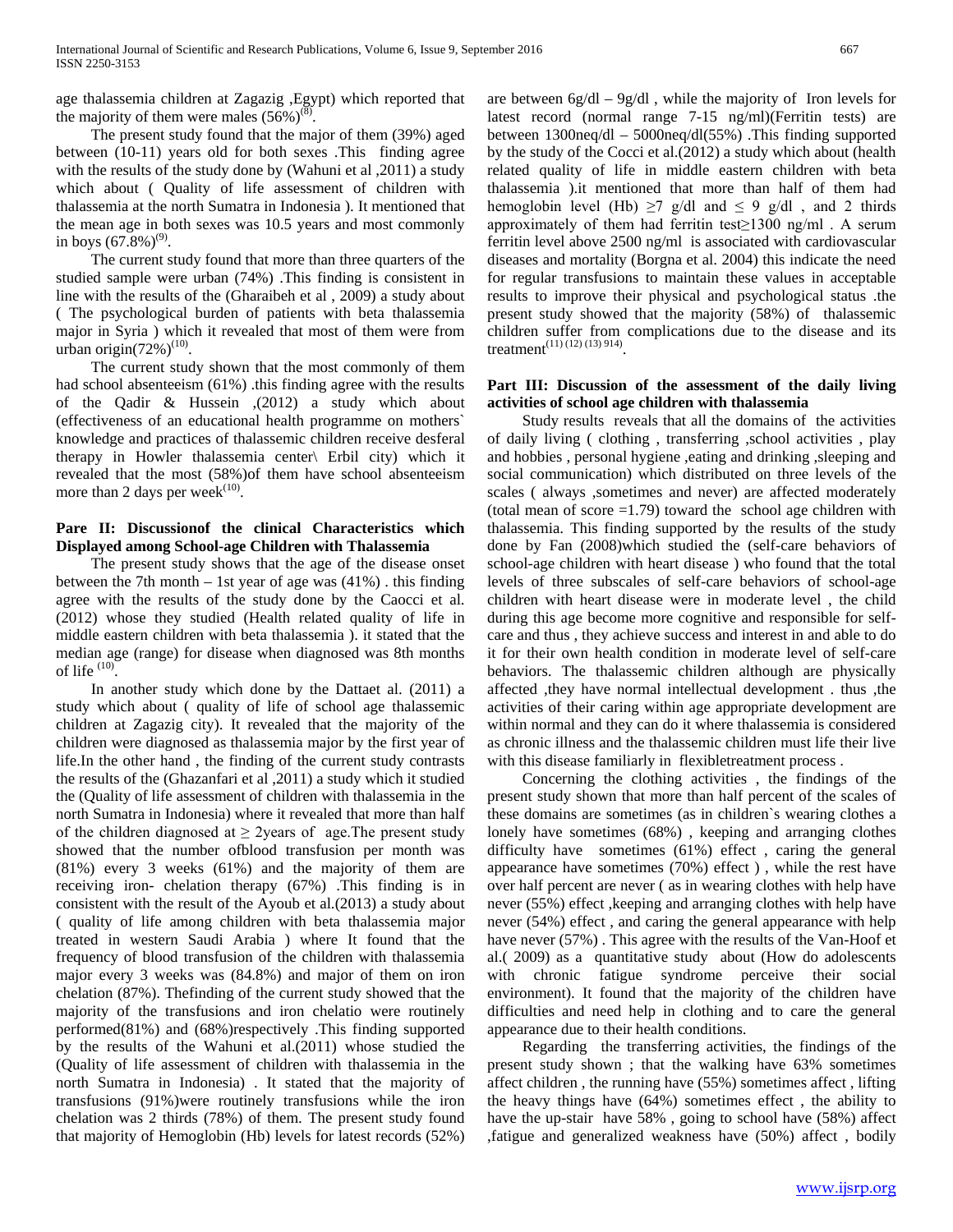weakness have (47%) sometimes affect , perform the sport activities with help have ( 41%) sometimes effect . These findings agree with the results of the study by Caocci et al.(2012) which studied ( health related quality of life in middle eastern children with beta thalassemia ) .they found that the majority of the thalassemic children had many problems related to all the items of physical activities domain such as walking ,running , taking shower and lifting heavy things  $(11)(15)$ .

 Concerning the school activities ,all of the scales of this domain are sometimes more than half percent ; the school absenteeism have (51%) sometimes effect `s children , school homework have (53%) sometimes effect , attention during the lesson have (55%) sometimes effect , understanding the lesson have (46%) sometimes effect, going to school-picnic have (56%) sometimes effect , coping in the school life have (57%) effect , understanding the school subject have (38%) sometimes affect , low grade in school-examination have (48%) sometimes affect. This finding agree is in consistent with the results of the study done by Grossman et al (2011) which studied (Behavioral profile and school performance of thalassemic children in Eastern India ).it mentioned that more than half (53%) of them not going to school , majority (70%) of them had felt that thalassemia had negative impact on their school performance, two thirds (38%) of them faced deprecatory from their peers and teachers . in another study done by the Shah et al (2015) they observed all of the school problems in all cases (100%) associated with school dropout due to frequent hospitalization  $(16)(17)(18)$ .

 The findings of the playing and hobbies activities in the present study shows that all of the scales is more than half percent sometimes ; playing of the children with others children have  $(59\%)$  sometimes, playing in the sports or games with heavy energy have (56%)sometimes, playing with the favorite hobbies have (51%) sometimes, play only sister /brother have (55%) sometimes , finding other sports or games which doesn`t heavy energy have (47%) sometimes. These findings agree with the results of the study done by Khurana et al ( 2006) a study about (psychological burden in thalassemia ) which revealed that two thirds of the children were unable to play in outdoor with children in same level , majority of them complained of fatigue and bodily weakness due to their health conditions and remain dependent on their parents or siblings with few peers from the same age group  $(19)$ .

 Regarding the personal hygiene activities , the finding of the present study shows ; that in taking bath or shower have (65%) sometimes , the need for help to take showering or bathing have (53%) sometimes , hair dressing and drying have (64%) sometimes , hair dressing and drying with help have (55%) sometimes , hair styling have (69%) sometimes , the need for helping by others in hair styling have (54%) sometimes , using of the toilet have (81%) sometimes , using the toilet with help have (80%) sometimes , finger care have (55%) sometimes , finger care with help have (57%) sometimes, brushing of the teeth have (68%) sometimes, brushing of the teeth with help have (57%) sometimes ,

 Regarding the eating and drinking activities of the present study ,all of the scales of this domain are never percent of the studied sample ; thisfindings of the present study showed ; that eating and drinking have (60%) never , the need for help for eating and drinking have ( 52%) never .these findings indicate that the majority of them are able to do this without any aids or help by others because of these activities don't need energy or cause fatigue to them (Abdel-Rahim et al , 2005) whose they studied ( Nursing care for tenth grade nursing students)  $^{(20)}$ .

 Concerning the sleeping activities , the finding of the present study shown that regular sleep pattern have ( 61%) , difficulties in sleeping have ( 51%) sometimes , insomnia or wake up through sleeping have (52%) sometimes , using of the drugs for sleeping have ( 57%) never.

 Regarding the social communication , the finding of the present study reveals that good relationships with my family only have (47%) sometimes, the isolation and still alone (47%), communications with others (49%) ,compassion with others (47%) never , participating the social Occasions(51%) sometimes and talking on self (54%) never and few friends(47%).this result agree with the results of the study done by Khurana et al ( 2006) a study about (psychological burden in thalassemia) . it mentions that the majority of the thalassemic children had feelings of different and inferior with low of the self-esteem due to their physical abnormalities ,lack of communication and withdrawal from their peers where they not like to discussing their illness and its related problems with peers because they did not trust them and felt that the disease had little impact on their families (19).

### **Part IV: Discussion of the association with the activities of daily living of school age children**

 The finding of the present study shows that there is indicate to a significant relationship ( $P \le 0.05$ ) between the activities of daily living of the school age children with thalassemia with their age. This finding is in consistent with the study done by Hamamy et al.(2013) .it mentioned that the older school-age children had more increased in their abilities to independent to complete of their health care tasks such as filling prescription or recognize symptoms of illness.

 The present study shown that there is indicates between the activities of daily living of the school age children who have thalassemia with their gender. This finding agree with the results of the study done by Ismail et al. (2002) which stated that girls had more control self-care behaviors than boys .thus , more responsible and motivated to learn new skill earlier and more independent than boys at the same age (22).

 The present study reveals that there is significant relationship between daily living activity and child's residence except sleeping activities which is significantly related with children who are resident in rural area at  $p \le 0.05$  respectively this finding agree with the results of study of the (Khairkar al.,2005)a study which about ( rural and urban differences in access to and utilization of services among people in Alabama with hemoglobinopathies disorders). It mentioned that there are some differences in the activities of the urban children and rural children. (23).

#### V. CONCLUSIONS

 The majority (39%)of the sample was the age group (10- 11) and More than half of the children are male (54%). Also, two thirds 61% of them have school-absenteeism. Thalassemia appears in more than fourth  $(41\%)$  of them with age of onset  $7 -$